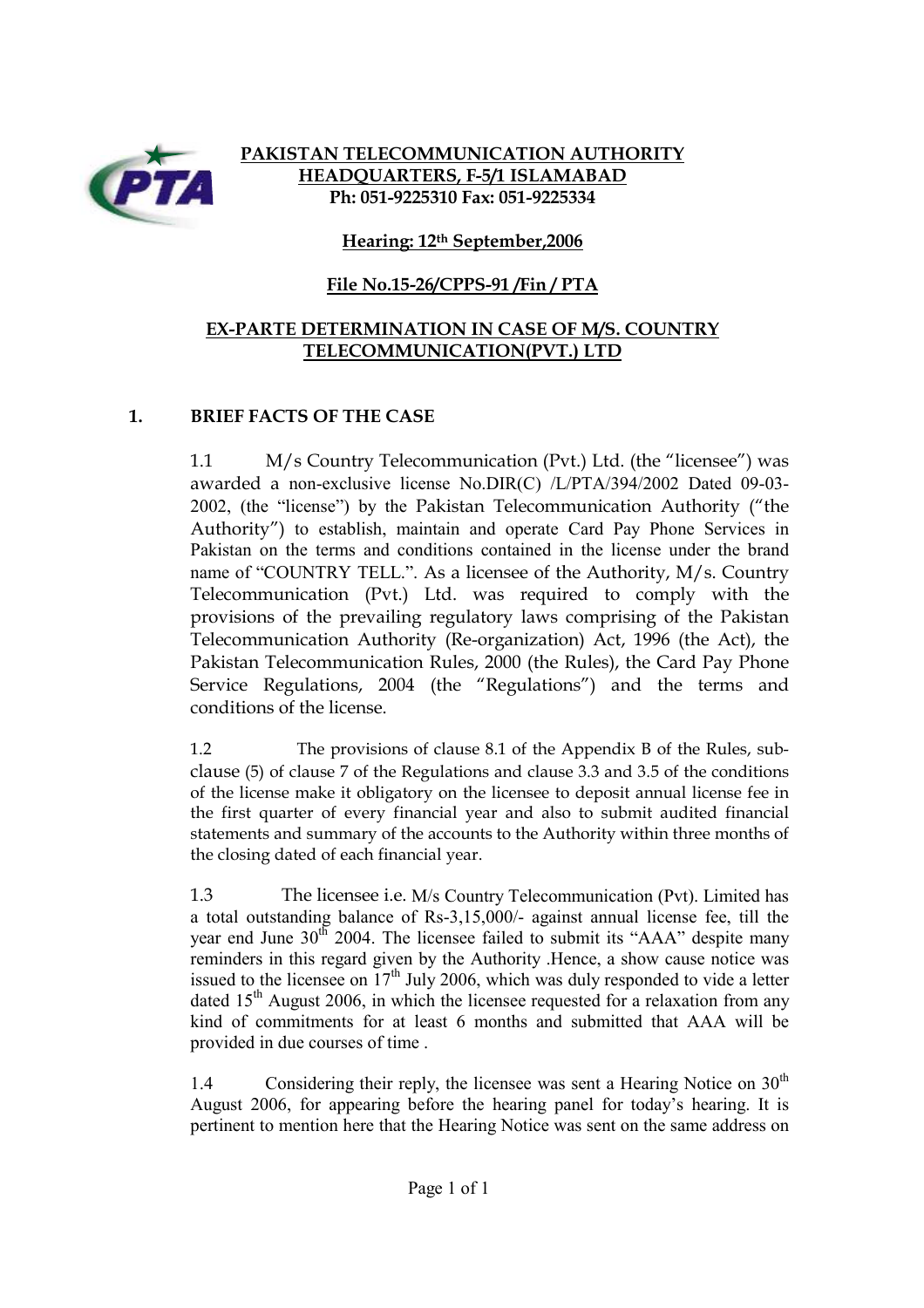which the Show Cause was served, however, the hearing notice was received back undelivered by the office of the Authority.

1.4 In order to decide the issue of out standing dues a hearing was convened on 12th September, 2006 by the Hearing Panel, comprising of the following officers of the Authority:

- A Director General (Finance);
- B Director (Licensing); and
- C Director  $(L & A)$

# **2. ORDER**

2.1 Since the licensee failed to appear and present its stance, the hearing panel, being left with no other option but to decide the matter on the basis of available record. The hearing panel has also noted with great concern the licensee's attitude towards today's hearing. The fact of receiving the show-cause notice on the same address on which the hearing notice was served lead us to the only presumption that the hearing notice was served on the correct address of the licensee but the licensee has intentionally refused to accept the same to avoid attending today's hearing. This is unfortunate on the part of the licensee.

2.2 Today's hearing was convened not to necessarily impose any penalty on the licensee but to listen to the licensee's reasons, if any, for commission of the aforementioned violation committed by it and to pass an appropriate order in the matter. However, to reiterate, since the licensee has failed to appear and has kept us deprived of its point of view which situation has constrained us to follow the record available before us.

2.3 We carefully perused the record with the assistance of the officers from the Finance Division of the Authority, and came to the conclusion that the licensee has unfortunately violated the provisions of the Rules, Regulations and the terms and conditions of the license and has thus exposed itself to the penal provisions of sub-section (3) of section 23 of the Act. Proceeding under the aforementioned provisions of the Act, hence, we hold as under:

- (a) The Card Pay Phone License bearing number DIR(C) /L/PTA/394/2002 Dated 09-03-2002, of the licensee is SUSPENDID with immediate effect;
- (b) The Licensee is directed to deposit annual license fee for CPPS pursuant to show cause notice dated 17th July,2006 and the other dues piled up against the licensee so far, within fifteen days of this determination and submit compliance report; and